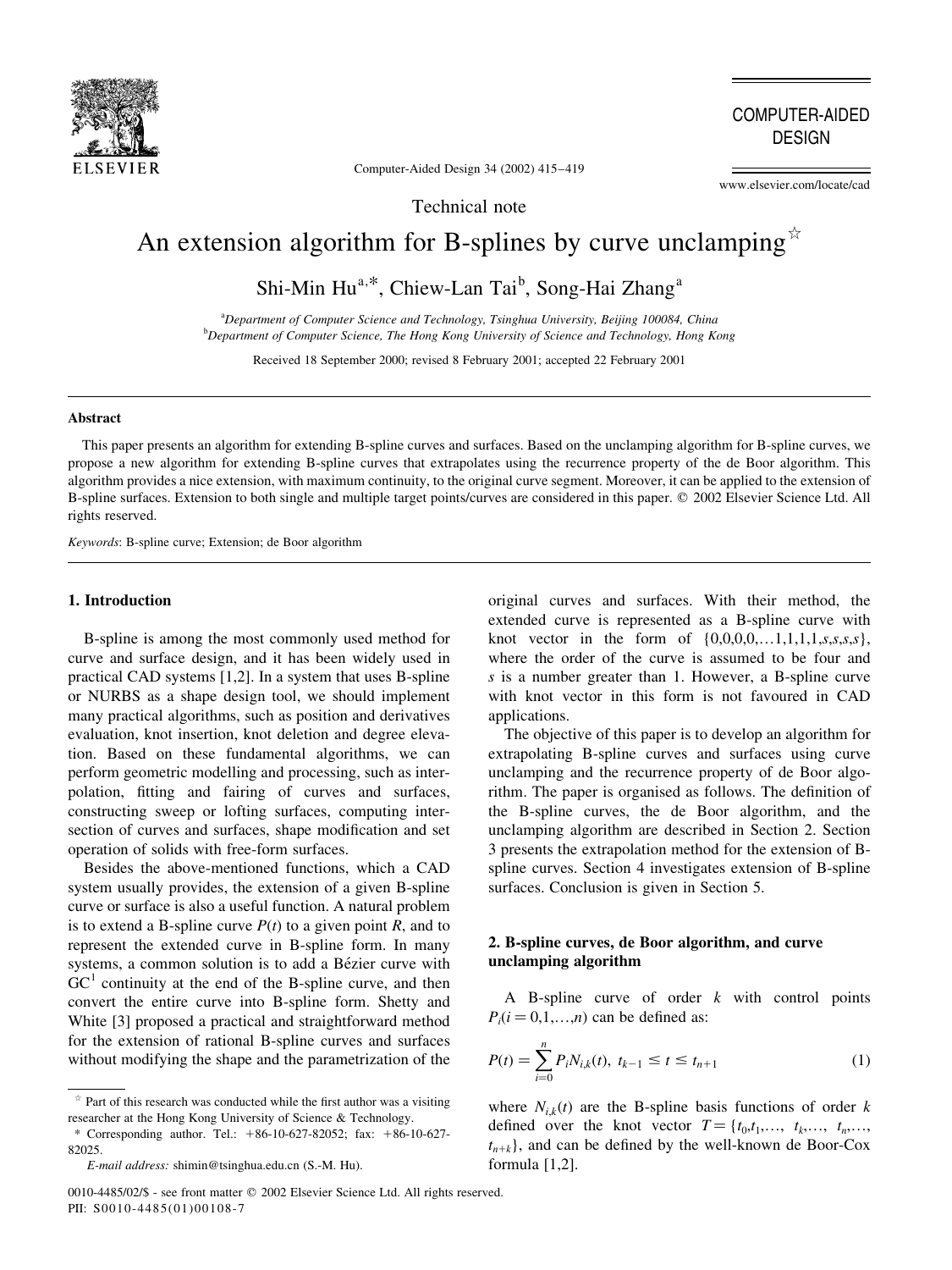$$
N_{i,1}(t) = \begin{cases} 1, & t_i \le t < t_{i+1} \\ 0, & \text{Otherwise} \end{cases}
$$

$$
N_{i,k}(t) = \frac{t - t_i}{t_{i+k-1} - t_i} N_{i,k-1}(t) + \frac{t_{i+k} - t}{t_{i+k} - t_{i+1}} N_{i+1,k-1}(t). \tag{2}
$$

A point on the curve  $P(t)$  at parameter  $t(t \in [t_i, t_{i+1}])$  can be computed using the following de Boor algorithm.

$$
P_i^r(t) = \begin{cases} P_i, r = 0, i = 0, 1, ..., n \\ \frac{t_{i+k} - t}{t_{i+k} - t_{i+r}} P_i^{r-1} + \frac{t - t_{i+r}}{t_{i+k} - t_{i+r}} P_{i+1}^{r-1}, \\ r = 1, 2, ..., k - 1; i = j - k + 1, ..., j - r \end{cases}
$$
(3)

and  $P(t) = P_{i-k+1}^{k-1}(t)$ . Fig. 1 shows the computational process for a fourth order curve.

Knot vectors of B-splines can be classified as clamped and unclamped [2]. For clamped knot vectors, it is common to use the following form for order  $k$  B-spline curves:

$$
T_1: \underbrace{0,0,...,0}_{k}, t_k,...,t_n, \underbrace{1,1,...,1}_{k}.
$$
 (4)

The first part of our B-spline extension algorithm involves unclamping B-spline curves from  $T_1$  to:

$$
T_2: \underbrace{0,0,\ldots,0}_{k}, t_k,\ldots,t_n, t_{n+1},\ldots,t_{n+k},
$$

where:

$$
t_{n+k} \ge t_{n+k-1} \ge \dots \ge t_{n+1} \ge 1
$$
 (5)

The following unclamping algorithm proposed by Piegl and Tiller (see page 577 of Ref. [2]) can be applied to compute the new control points  $Q_i(i=0,1,...,n)$  with unclamped knot vector  $T_2$ .

# Algorithm 1: Curve unclamping on the right side<sup>1</sup>

1. Set initial value. Let:

$$
Q_i^0 = Q_i, i = n - k + 2, n - k + 3, ..., n.
$$

2. Let:

$$
\begin{cases}\nQ_i^r = Q_i^{r-1}, \ i = n - k + 2, \ n - k + 3, \dots, n - r \\
Q_i^r = \frac{Q_i^{r-1} - (1 - \alpha)Q_{i-1}^r}{\alpha}, \ i = n - r + 1, n - r + 2, \dots, n \\
\text{where } \alpha = \frac{t_{n+1} - t_i}{t_{i+r+1} - t_i}\n\end{cases}
$$

 $r = 1, 2, \ldots, k - 2.$ 

 $1$  The original algorithm in Ref. [2] unclamps curves on both the left and right sides, and  $k$  denotes degree instead of order.

3. Let:

$$
Q_i = \begin{cases} P_i, i = 0, 1, ..., n - k + 1 \\ Q_i^{k-2}, i = n - k + 2, n - k + 3, ..., n \end{cases}
$$

### 3. Extension of B-spline curves

# 3.1. Extending a B-spline curve to a target point

For a given B-spline curve  $P(t)$ , we now show that it is easy to extend the curve to a target point  $R$  by using the unclamping algorithm. The target point  $R$  may be some user-defined point or be automatically generated by methods such as those described in Shetty and White [3]. For a given parameter  $t_r > 1$ , their method computes the target point by reflecting point  $P(1 - t_r)$  about the normal of the curve at  $P(1)$ .

We first estimate the parametrization of the extended curve. After adding one target point, the knot vector of  $P(t)$  would be changed from  $T_1$  to:

$$
T_3: \underbrace{0,0,...,0}_{k}, t_k,...,t_n, 1, \underbrace{u, u,...,u}_{k}, \qquad (6)
$$

where  $u > 1$ . We calculate u according to the chord length estimation; that is,  $u$  is determined by:

$$
u = 1 + \frac{||P_n - R||}{\sum_{r=0}^{n-k+1} ||P(t_{k+r}) - P(t_{k+r-1})||}
$$
(7)

where  $\|\cdot\|$  is the Euclidean norm.

Once the parametrization is estimated, we change the knot vector of  $P(t)$  from  $T_1$  to

$$
\underbrace{0,0,...,0}_{k}, t_k,...,t_n, 1, \underbrace{u, u,...,u}_{k-1}
$$

and use Algorithm 1 to compute the new control points  $Q_i$ ,  $0 \leq i \leq n$ 

The new curve after the extension can be represented as:

$$
\tilde{P}(t) = \sum_{i=0}^{n+1} P_i N_{i,k}(t), \ 0 \le t \le u \tag{8}
$$



Fig. 1. Computational process of de Boor algorithm for  $k = 4$ .

416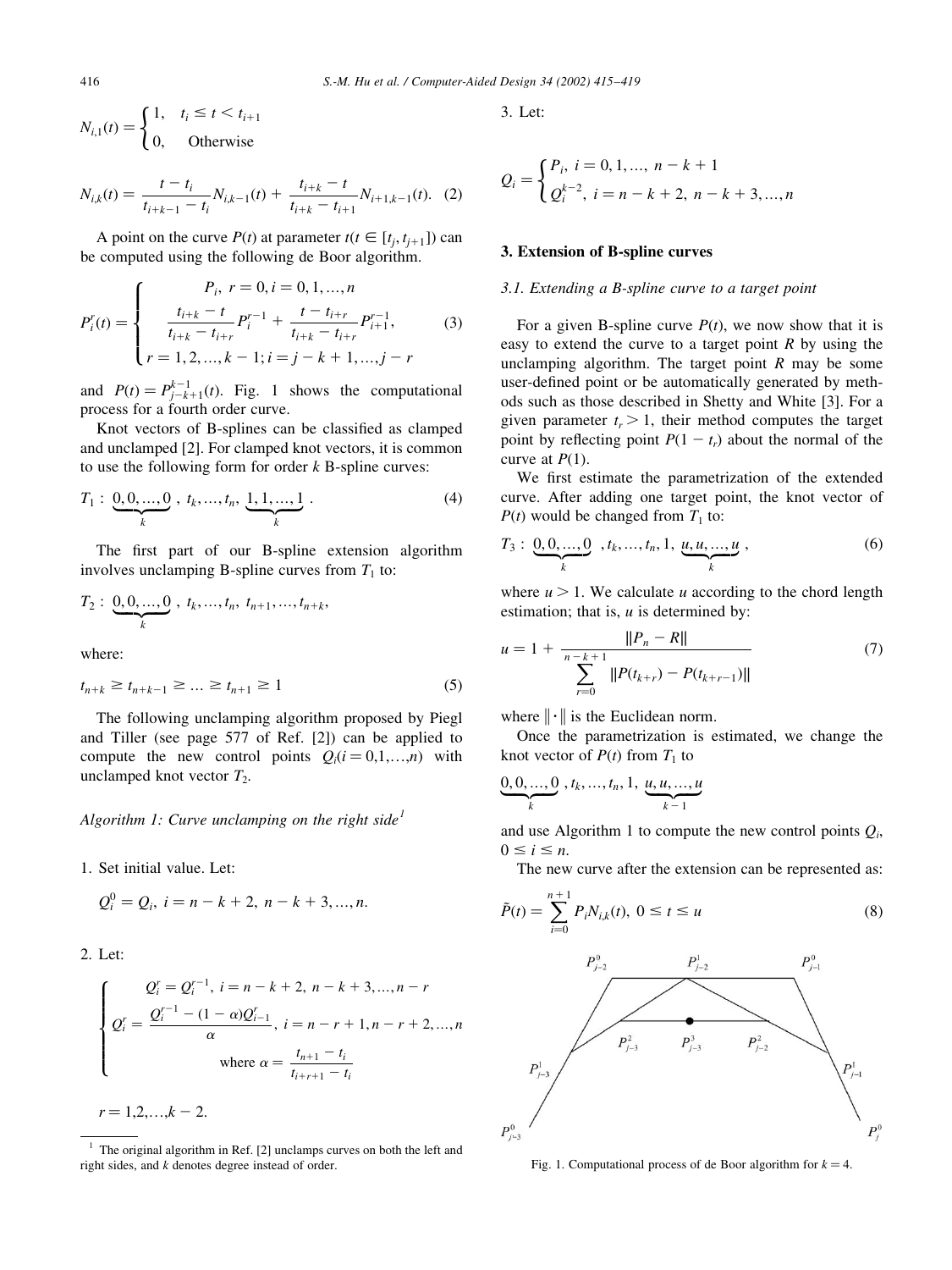where:

$$
P_i = \begin{cases} Q_i, & i = 0, 1, ..., n; \\ R, & i = n + 1 \end{cases}
$$

By the properties of the B-spline basis functions, we can rewrite the knot vector  $T_3$  as:

$$
\underbrace{0,0,...,0}_{k},\ \frac{t_k}{u},\dots,\frac{t_n}{u},\frac{1}{u},\underbrace{1,1,...,1}_{k}.
$$

Fig. 2 shows the effects of extending an order 4 B-spline curve: (a) shows the original curve and the target point, (b) is the same curve after curve unclamping and (c) is the new curve after extension.

#### 3.2. Extension with multiple target points

We will only consider the extension of B-spline curves with two target points; the discussion for the case of more than two target points is similar.

Let the two target points be R and  $\hat{R}$ . After the extension. the knot vector of the new curve would be changed from  $T_1$  $t_0$ 

$$
T_4: \underbrace{0,0,...,0}_{k}, t_k,...,t_n,1,u,\underbrace{v,v,...,v}_{k},
$$
\n(9)

where  $v > u > 1$ . We calculate u and v according to the chord length estimation, i.e., u is defined by Eq.  $(7)$ , and v is determined by:

$$
v = u + \frac{\left\| \hat{R} - R \right\|}{\sum_{r=0}^{n-k+1} \| P(t_{k+r}) - P(t_{k+r-1}) \|}
$$
(10)

By unclamping the knot vector of  $P(t)$  from  $T_1$  to:



we use Algorithm 1 to compute the new control points  $Q_i$ ,  $0 \le i \le n$ , of the reparametrized curve  $Q(t)$ . We first consider how to extend  $Q(t)$  to the first target point R to obtain a curve with knot vector:

$$
\underbrace{0,0,...,0}_{k}, t_k,...,t_n,1, u, \underbrace{v,v,...,v}_{k-1}.
$$

The extension from R to  $\hat{R}$  is then similar to the procedure described in Section 3.1.

Note that  $P(t)$  is a B-spline curve of order k, thus we can achieve  $C^{k-2}$  continuity between the previous curve segment (at endpoint  $Q(1) = P_n$ ) and the extended segment, which has endpoints  $Q(1)$  and R. In fact, the control points of the previous segment are  $Q_i$ ,  $i = n - k + 1$ ,  $n - k + 2,...,n$ , and the control point of the new segment would be  $Q_i$ ,  $i = n - k + 2$ ,  $n - k + 3,...,n + 1$ ; that is, only one new control point  $Q_{n+1}$  has to be computed.

We propose a new extrapolation algorithm based on the inverse process of de Boor algorithm. To illustrate the idea of this algorithm, we take order four as an example. In Fig. 1, let  $j = n + 1$  and  $P_{i-3}^3$  be the target point R. We want to compute the unknown control point  $P_j^0$  from the given interpolated point *R* and the known control points  $P_{j-3}^0$ ,  $P_{j-2}^0$  and  $P_{j-1}^0$ . The following two computation steps can achieve this goal:

- 1. Compute the intermediate points  $P_{i-3}^1$ ,  $P_{i-2}^1$ ,  $P_{i-3}^2$  by de Boor recurrence, i.e., compute  $P_{j-3}^1$  from  $P_{j-3}^0$  and  $P_{j-2}^0$ ,<br>  $P_{j-2}^1$  from  $P_{j-2}^0$  and  $P_{j-1}^0$ , and  $P_{j-3}^2$  from  $P_{j-3}^1$  and  $P_{j-2}^1$ .<br>
2. Compute the points  $P_{j-2}^2$ ,  $P_{j-1}^1$ ,  $P_j^0$  by
- of de Boor recurrence, i.e., compute  $P_{j-2}^2$  from  $P_{j-3}^2$  and  $P_{j-3}^3 = R$ ,  $P_{j-1}^1$  from  $P_{j-2}^1$  and  $P_{j-2}^2$ , then  $Q_{n+1} = P_j^0$  from  $P_{i-1}^0$  and  $P_{i-1}^1$

The recursive algorithm for the general case of extrapolating order  $k$  B-spline curves is as follows.



Fig. 2. Extension of an order four B-spline curve to a target point.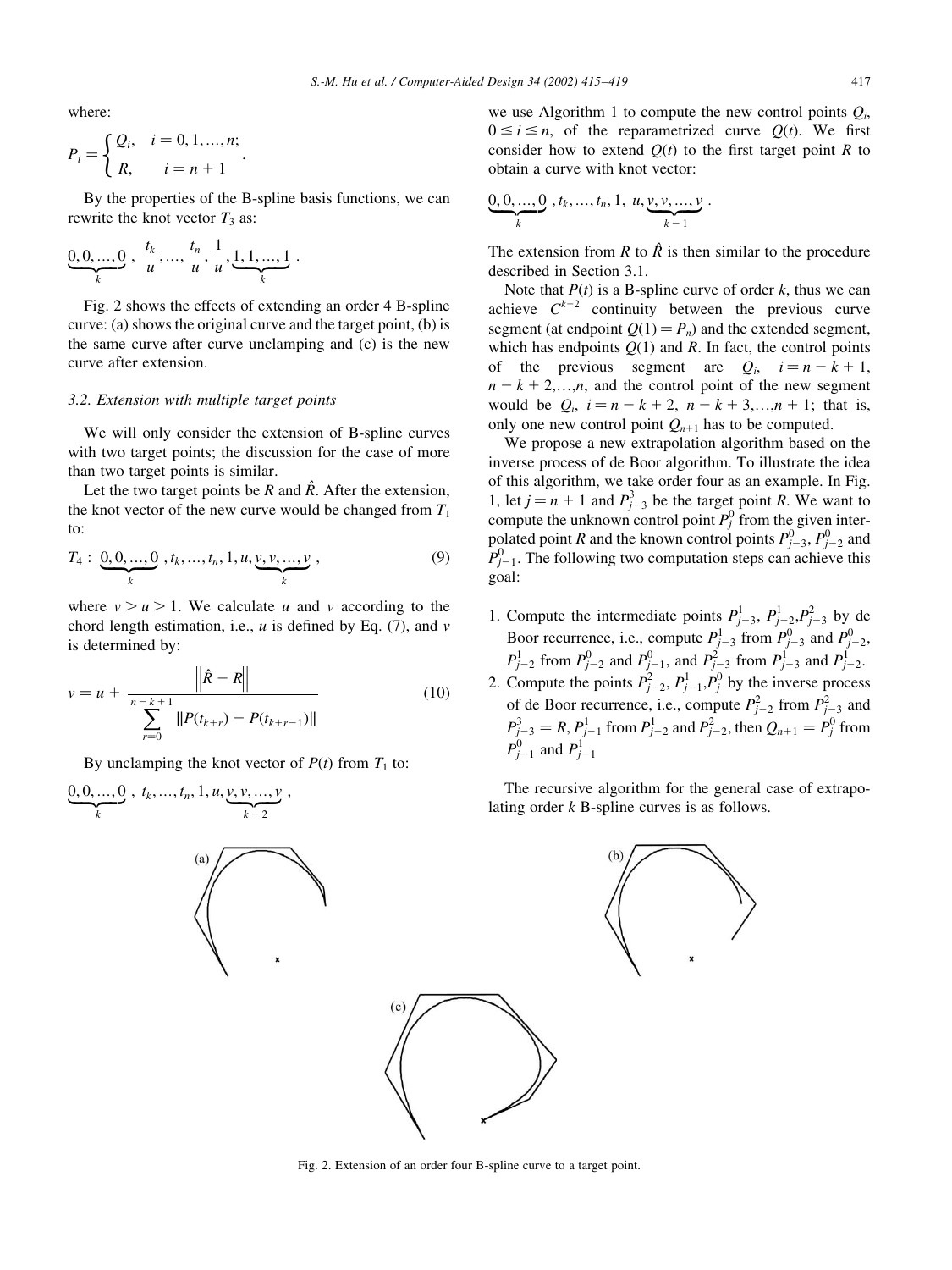

Fig. 3. Extension of B-spline curves of order four with multiple target points.

#### Algorithm 2: Computation of  $Q_{n+1}$  by extrapolation

- 1. Set initial value. Let  $j = n + 1$ ,  $t = t_{j+1}$ ,  $Q_{j-k+1}^{k-1}(t) = R$ <br>and  $Q_{l+(j-k+1)}^0(t) = Q_{n+2-k+l}$  for  $l = 0,1,...,k-2$ .
- 2. De Boor recurrence. Let:

$$
Q_i^r(t) = \frac{t_{i+k} - t}{t_{i+k} - t_{i+r}} Q_i^{r-1}(t) + \frac{t - t_{i+r}}{t_{i+k} - t_{i+r}} Q_{i+1}^{r-1}(t),
$$
  

$$
r = 1, 2, ..., k - 2; i = j - k + 1, ..., j - r - 1
$$

3. Inverse de Boor recurrence:

$$
Q_i^r(t) = \frac{(t_{i+k} - t_{i+r})Q_{i+1}^{r+1}(t) - (t_{i+k} - t)Q_{i+1}^r}{t - t_{i+r}}
$$
  

$$
r = k - 2, k - 3, ..., 0; i = j - r
$$

4.  $Q_{n+1} = Q_i^0(t)$ .

After computing  $Q_{n+1}$  by Algorithm 2, we only have to let  $Q_{n+2} = \hat{R}$ , and the new curve can be represented as:

$$
Q(t) = \sum_{i=0}^{n+2} Q_i N_{i,k}(t), \ 0 \le t \le 1.
$$
 (11)

with the knot vector:

$$
\underbrace{0,0,\ldots,0}_{k},\,\frac{t_k}{v},\ldots,\frac{t_n}{v},\frac{1}{v},\frac{u}{v},\underbrace{1,1,\ldots,1}_{k}
$$

Fig. 3 shows the results of extending several B-spline curves to two and three target points. The extended curve segments are shown as dotted lines while the original curve segments are shown as solid lines.

# 4. Extension of B-spline surfaces

An order  $k \times l$  B-spline surface  $P(t,s)$  with control points  $P_{ij}$ (0  $\le i \le n, 0 \le j \le m$ ) can be defined as:

$$
P(t,s) = \sum_{i=0}^{n} \sum_{j=0}^{m} P_{ij} N_{ik}(t) N_{jl}(s), \ t_{k-1} \le t \le t_{n+1}, s_{l-1} \le s \le s_{m+1},
$$
\n(12)

where  $N_{i,k}(t)$  and  $N_{i,l}(s)$  are the B-spline basis functions of order  $k$  and  $l$ , respectively, defined over knot vectors  $T_1$  and:

$$
T_5: \underbrace{0,0,\ldots,0}_{l}, s_l,\ldots,s_m,\underbrace{1,1,\ldots,1}_{l}.
$$

We now consider the extension of  $P(t,s)$  in the direction of t to two target curves  $T_1(s)$  and  $T_2(s)$ . Without loss of generality<sup>2</sup>, we assume that  $T_1(s)$  and  $T_2(s)$  are order l curves with knot vector  $T_5$  and control points  $P_j^1$  and  $P_j^2(j =$  $0, 1, \ldots, m$  respectively.

Due to the tensor-product structure of B-spline surfaces, it suffices to extend the  $m + 1$  B-spline curves:

$$
P_j(t) = \sum_{i=0}^{n} P_{ij} N_{ik}(t), j = 0, 1, ..., m
$$

to target points  $P_i^1$  and  $P_i^2$  with a common parametrization. Since the knot vector  $T_1$  should be changed to  $T_4$  after the extension, we compute u and v by averaging  $u_i$  ( $j = 0, 1, ..., m$ ) and  $v_i$ ( $j = 0,1,...,m$ ), respectively, where  $u_i$  and  $v_i$  are computed by Eqs. (7) and (10) respectively.

Fig. 4 shows the result of extending a B-spline surface with two target curves. The extended surface patches are shown in dotted lines while the original surface patch and target curves are shown in solid lines.

 $2$  If not, we can use degree elevation and knot insertion algorithms to achieve it.